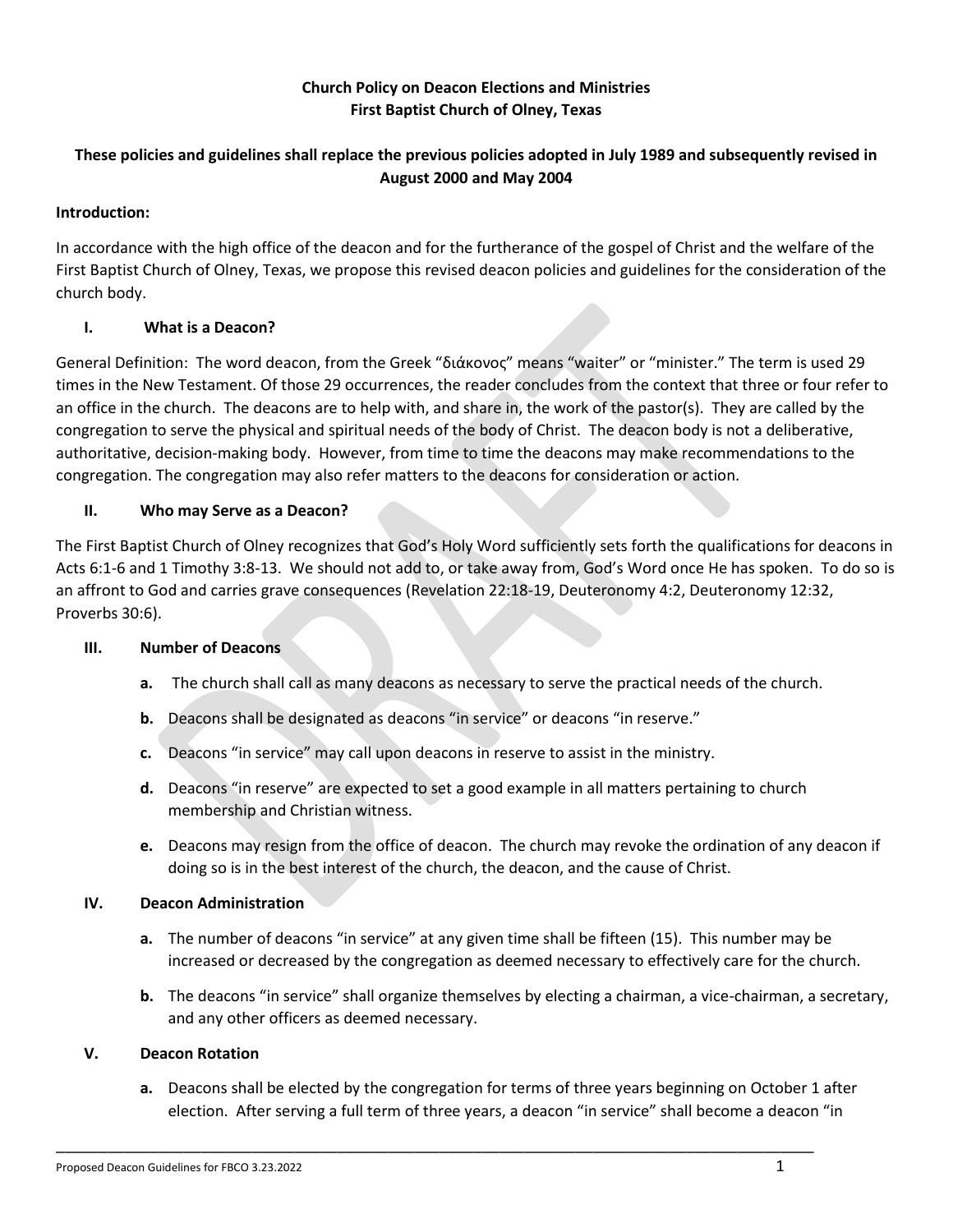reserve" for at least one year before becoming eligible for re-election to "in service" status. A deacon "in reserve" is still responsible for serving families placed under his care.

**b.** If a deacon "in service" is unable to complete his service for any reason, the church may elect one of the deacons "in reserve" to fill the unexpired term. This election may take place during a regular or specially called business meeting. The congregation shall nominate eligible candidates to fill the unexpired term. If the congregation nominates more than one candidate, the election shall be conducted by secret ballot.

#### **VI. Deacon Meetings**

Deacons may meet as often as necessary to fulfill their service to the church.

### **VII. Election of Deacons**

- a. "In service" deacons shall be elected by the congregation by using a secret ballot election. The congregation shall be furnished with a list of men who are members of the First Baptist Church of Olney, Texas who have been previously ordained by the First Baptist Church of Olney and/or by other churches of like faith and order. The list shall also designate the men who will be rotating to "in reserve" status and are therefore ineligible for re-election. The list will be furnished in the bulletin, the newsletter, or in such a manner as to give reasonable notice to the congregation. A list of the membership may also be made available to the congregation to assist them in voting.
- **b.** The election of new "in service" deacons shall be held during the regular morning worship service on the second Sunday of September, or as soon thereafter as possible.
- **c.** The congregation shall elect from among themselves five deacons to replace those who are rotating to "in reserve" status. Non-church members are not eligible to serve as deacons. Non-church members are not eligible to vote for deacons.
- **d.** Church members who are physically unable to attend the election may contact the office prior to the election and cast a vote. The church staff shall deliver that vote to the screening committee to be counted.
- **e.** Any tie votes between nominees will result in both candidates serving as deacons.

- **f.** During a worship service, the five deacons who are rotating to "in reserve" status shall distribute and collect the ballots. These five deacons will then count the ballots following the election. The number of votes casts for any individual in the deacon election shall be considered confidential.
- **g.** The five deacons rotating to "in reserve" status and the men ordained as pastors/elders in the congregation shall function as a screening committee. The screening committee shall interview the five nominees receiving the most votes. The committee should review the scriptural qualifications for deacon and provide a copy to the candidate of the biblical considerations contained in this document. The committee should inquire as to whether the man is willing to serve. The committee should lovingly advise and spiritually counsel the man regarding whether he is ready to serve.
- **h.** Nominated men who have previously served as deacons shall also be notified and/or interviewed by the screening committee as appropriate.
- **i.** The committee shall notify the congregation of the five candidates receiving the most votes and who are willing to serve. At the next business meeting, the Screening Committee shall recommend the five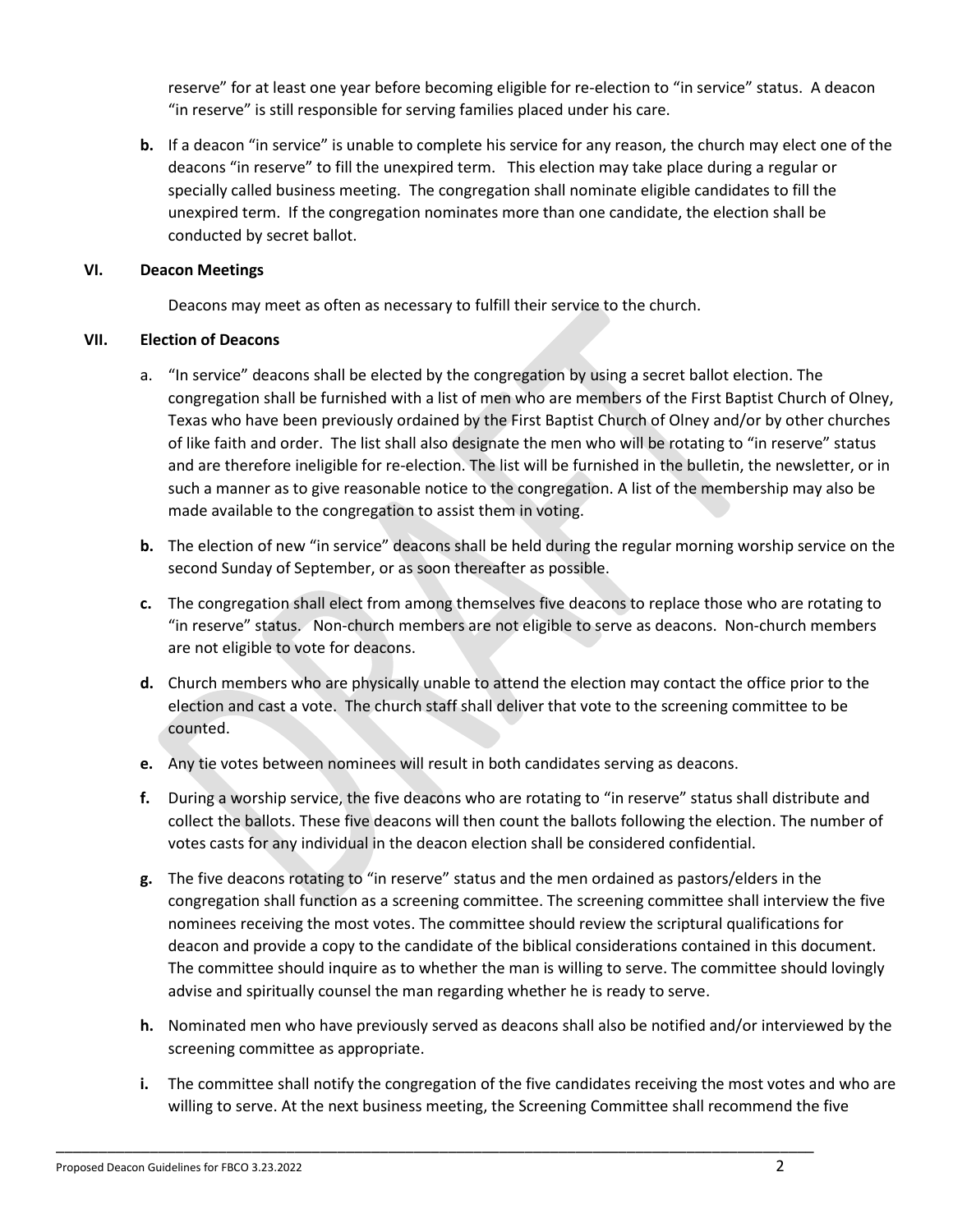elected candidates to the congregation to serve as deacons. The congregation shall vote to confirm or reject the recommendation. Should any dispute arise between a candidate and the screening committee regarding the recommendation, it shall be resolved by the full deacon body and pastors/elders, however, any decision may ultimately be appealed to the congregation if the candidate is not satisfied with the decision of the deacons and pastors/elders.

**j.** When a previously un-ordained man is elected to become a deacon, an ordination council shall be convened, and candidates shall be ordained as close to the fourth Sunday of October as reasonably possible. Men who are deacons-elect may attend meetings and may assist with ministry prior to their ordination.

## **VIII. Scriptural Considerations**

In the manifold wisdom of God, He has provided the following qualifications that transcend all temporal, geographic, and cultural boundaries:

## **Acts 6:1-6** (ESV)

<sup>1</sup>Now in these days when the disciples were increasing in number, a complaint by the Hellenists arose against the Hebrews because their widows were being neglected in the daily distribution. **<sup>2</sup>**And the twelve summoned the full number of the disciples and said, "It is not right that we should give up preaching the word of God to serve tables.**<sup>3</sup>** Therefore, brothers, pick out from among you seven men of good repute, full of the Spirit and of wisdom, whom we will appoint to this duty. **<sup>4</sup>** But we will devote ourselves to prayer and to the ministry of the word." **<sup>5</sup>**And what they said pleased the whole gathering, and they chose Stephen, a man full of faith and of the Holy Spirit, and Philip, and Prochorus, and Nicanor, and Timon, and Parmenas, and Nicolaus, a proselyte of Antioch. **<sup>6</sup>** These they set before the apostles, and they prayed and laid their hands on them. **1 Timothy 3:8-13** (ESV)

**<sup>8</sup>**Deacons likewise must be dignified, not double-tongued, not addicted to much wine, not greedy for dishonest gain. **<sup>9</sup>** They must hold the mystery of the faith with a clear conscience. **<sup>10</sup>**And let them also be tested first; then let them serve as deacons if they prove themselves blameless. **<sup>11</sup>** Their wives likewise must be dignified, not slanderers, but soberminded, faithful in all things. **<sup>12</sup>** Let deacons each be the husband of one wife, managing their children and their own households well. **<sup>13</sup>** For those who serve well as deacons gain a good standing for themselves and also great confidence in the faith that is in Christ Jesus.

Churches throughout history have had to consider how to apply the qualification passages in their own context. The congregation realizes that many of these qualities represent areas where growth and progressive sanctification is necessary. The men serving as deacons will fall short of these qualifications but should always be striving to grow, repent, and demonstrate commitment to what is true and right. The church does not expect any deacon to be perfect, but desires that the screening committee and the candidate bear in mind the considerations presented below. If there are areas where improvement is needed in the deacon or deacon-elect's life, does he show a willingness to serve and a desire to repent of any sin and trust God's Word? Bear in mind that all these considerations are aspirational.

## **Acts 6:1-6 Considerations**:

1. Does the prospective deacon have a reputation for being filled with the Spirit and wisdom?

- 2. Does he treasure Christ as precious?
- 3. Does the man love the Word of God and the people of God?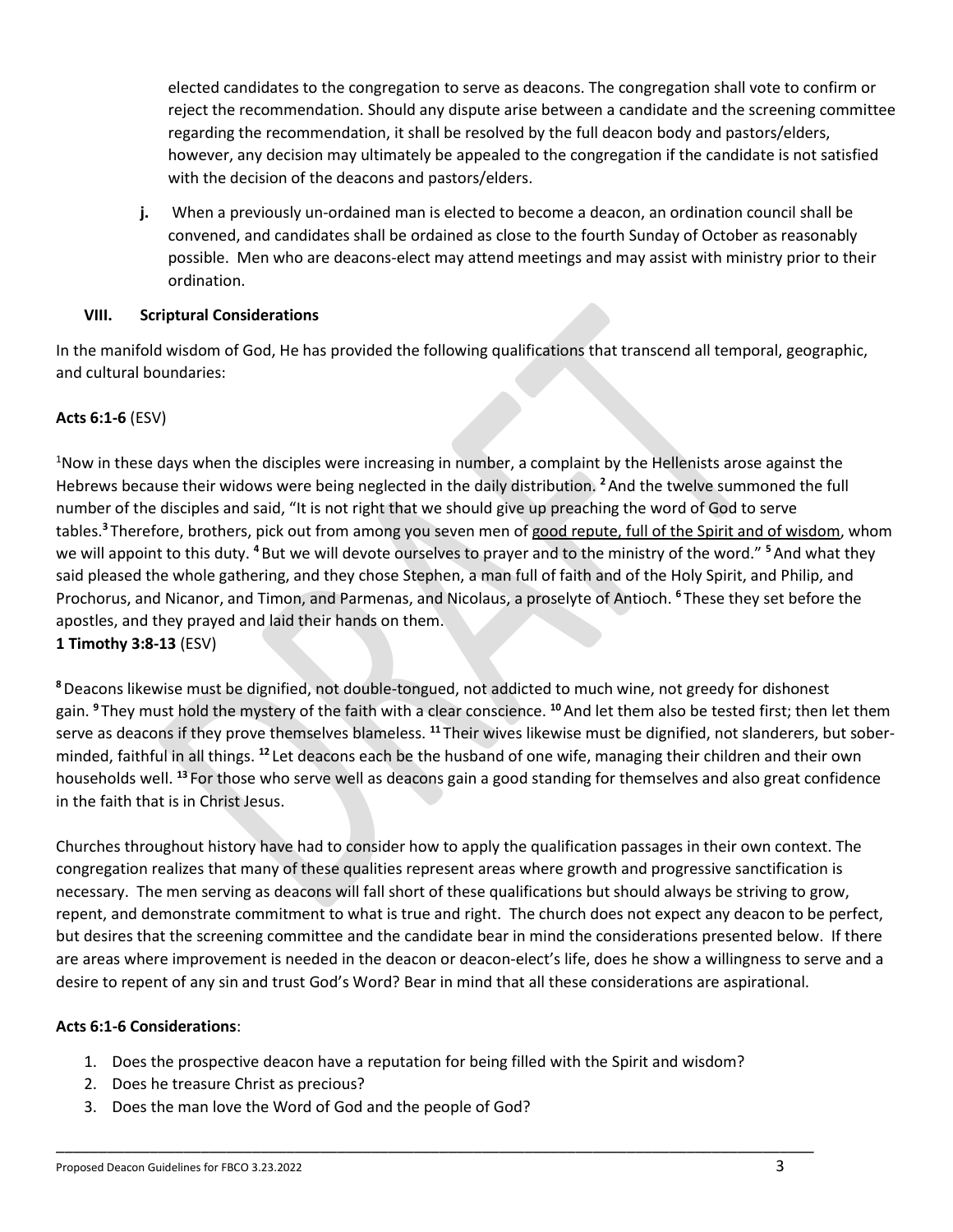- 4. Does he seek holiness in all areas of his life?
- 5. Does he give scrupulous attention to his daily personal witness?
- 6. Is he a man of proven character controlled by the Sprit and not the flesh?
- 7. Does the prospective deacon live by God's precepts and apply them to life's situations?
- 8. Is the person concerned that the ministry of the Word and Prayer in the church is not neglected?
- 9. Does this man have the heart of a servant?
- 10. Does the prospective deacon evidence the fruit of the Spirit (Gal. 5:22-23)?
- 11. Does he demonstrate Spirit-inspired wisdom?

### **1 Timothy 3:8 Considerations**

*<sup>8</sup>Deacons likewise must be dignified, not double-tongued, not addicted to much wine, not greedy for dishonest gain.*

- 1. Does the potential deacon have a reputation for keeping his word?
- 2. Does the potential deacon speak consistently to different parties?
- 3. Does the deacon speak the truth in love (Eph. 4:15)?
- 4. Does he use filthy language?
- 5. Does the potential deacon drink alcohol?
	- a. If so, has he been observed demonstrating self-control in his use of alcohol?
	- b. Does he exhibit weakness or sinfulness in this area?
	- c. Is he capable of saying no when offered alcohol?
	- d. Does he use his freedom in this area in a way that avoids causing others to stumble?
	- e. Would you be comfortable holding him out as a model for how to responsibly use or abstain from alcohol?
- 6. Does the potential deacon exhibit godly generosity and self-denial or greed in his or her personal finances?
- 7. Does the potential deacon encourage others in generosity, or does he foster selfishness and financial selfconcern in other people?
- 8. Does he demonstrate care and self-sacrifice when interacting with others in need?
- 9. Is he honest in his financial dealings?
- 10. If he gambles, does he do so responsibly and legally?
- 11. What is the potential deacon's attitude toward wealth?

## **1 Timothy 3:9 Considerations**

*<sup>9</sup> They must hold the mystery of the faith with a clear conscience.*

- 1. Does the prospective deacon give a credible profession of personal saving faith in the Lord Jesus?
- 2. Does he understand the gospel?
- 3. Is his witness strong and stable or is he prone to being volatile and inconsistent?
- 4. Is he able to forgive others when they have wronged him?
- 5. Does he bring the truth of the gospel and the Scripture to bear on his life and ministry?
- 6. Does he hold the deep truths of the faith without reservation?
- 7. Does he have major doubts or disagreements with the statement of faith or practices in the church?
- 8. Is the prospective deacon someone who perseveres in faith?

### **1 Timothy 3:10 Considerations**

*<sup>10</sup>And let them also be tested first; then let them serve as deacons if they prove themselves blameless.*

- 1. Is the prospective deacon a mature and growing Christian?
- 2. Is the prospective deacon a new convert?